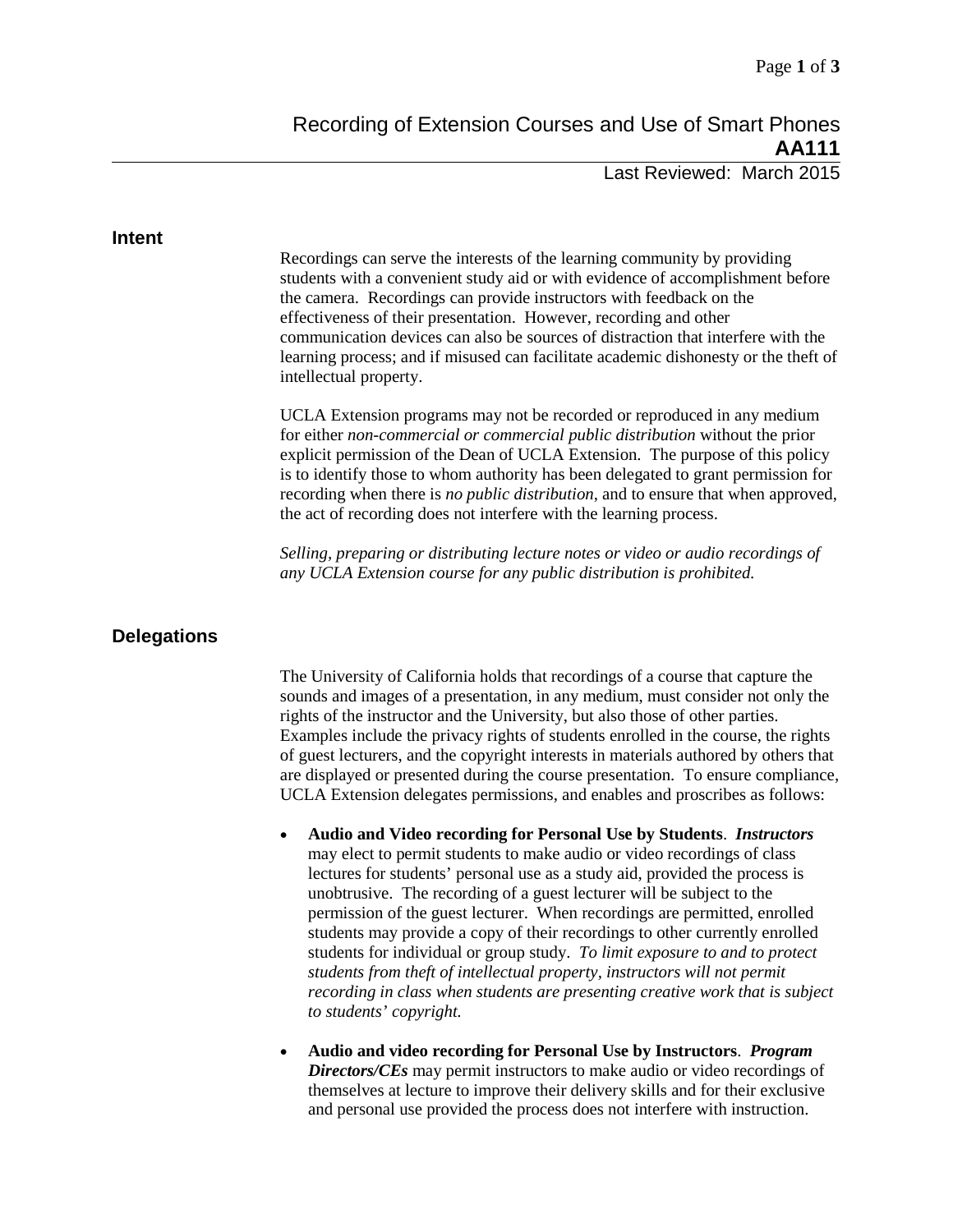The permission need not be in writing. *Instructors will not record when students are presenting creative work that is subject to students' copyright.*

- **Audio and video recording with Instructional Purpose**. *Program Directors/CEs* may permit instructors to make recordings of students, for playback to students, as an instructional exercise provided such recordings are related to the course discipline (such as *acting* or *public speaking*), students are informed of the exercise via the *course description* or *syllabus,*  and the students are provided an opportunity to capture and save recordings of their work for their personal use. Recordings made to fulfill an instructional exercise will only be used within the context of the course and will not be shared publicly without the explicit written permission of the student and any other person(s) appearing in the recording.
- **Audio and Video recording for Promotion**. The Executive Director of Marketing and her/his delegates may authorize and coordinate recording of classroom sessions for promotional use, provided the program director and instructor approve, notice of the recording session is provided in advance to all participants, the learning process remains largely unaffected, releases are properly obtained from active participants, and students are provided an opportunity to opt out.
- **Audio and Video recording as an ADA accommodation**. Recordings may be mandated by the *Director of Student Services* or his/her delegates in Extension's *Office for Students with Disabilities* when to do so will provide a disabled student with an academic accommodation required by law. Representatives of that office will inform the instructor if recording is mandated. If recording is not otherwise permitted by the instructor for other students, the accommodated student may be obliged to sign a written nondisclosure agreement.

# **Equipment Use Guidelines**

Since the invention of pocket-sized portable audio-recording devices, instructors have welcomed their use by students with the understanding that the recordings are for their personal use as study aids. It is now common for cell phones and tablet computers to serve as recording devices. When recording and playback devices are permitted, the following guidelines will be followed:

- As a matter of courtesy, students and instructors are expected to silence audible alarms and ringtones of cellphones, tablets and pagers at the beginning of each class.
- Cellphones must be out of sight and put away during exams. Students may be challenged by instructors or proctors if cell phones or other specifically disallowed devices (such as graphing calculators) are visible during exams. Students' cell phones or calculators, if misused, are not subject to seizure, however an offending student can be asked to leave the exam room if notice or a verbal reminder regarding inappropriate use has been ignored.